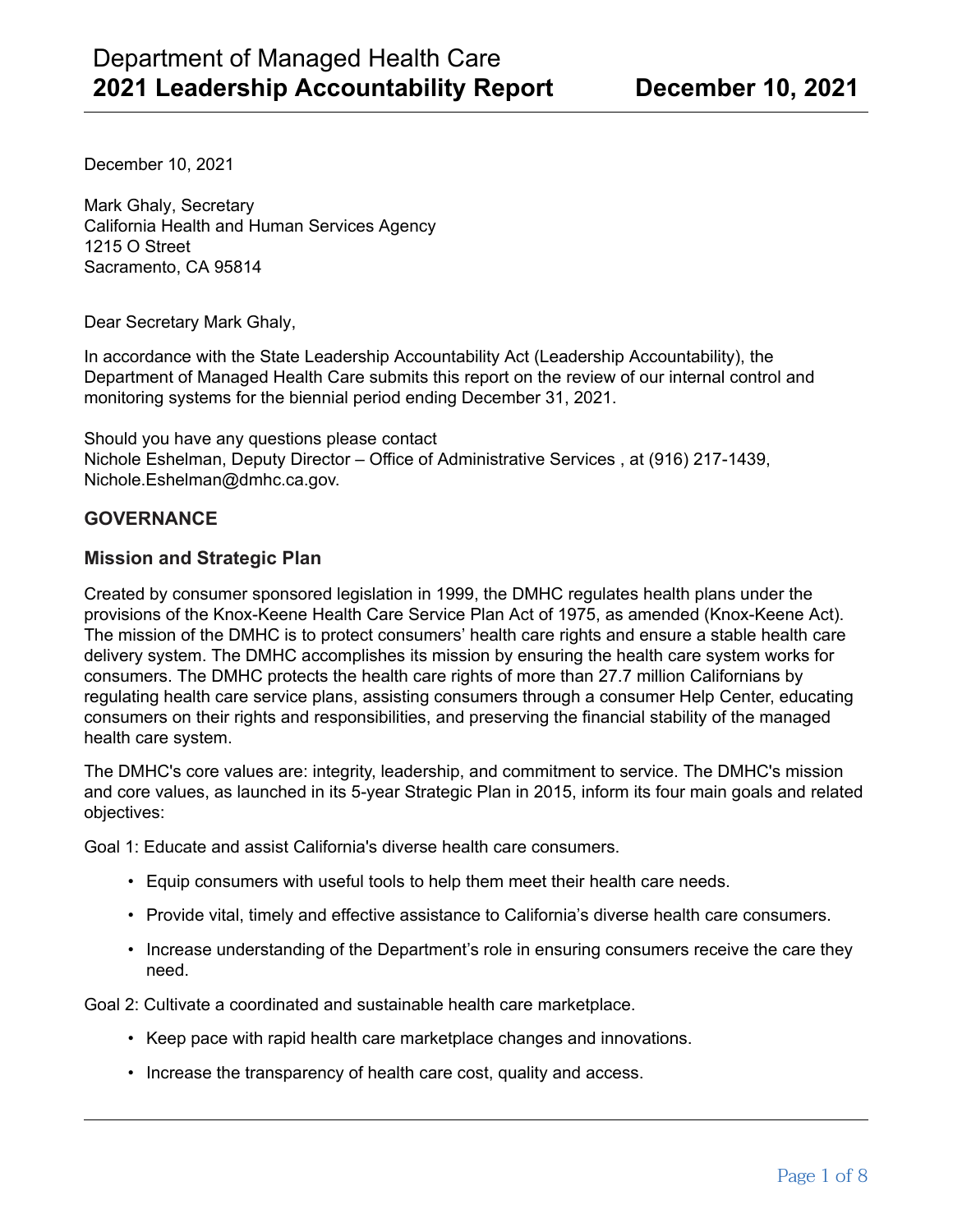• Improve the performance of the health care marketplace.

Goal 3: Regulate fairly, efficiently and effectively.

- Exercise the Department's legal authority fairly, effectively and strategically.
- Improve the operational and clinical performance of health plans.
- Monitor and protect system financial solvency.
- Communicate Department actions, decisions and opinions timely and transparently.

Goal 4: Foster a culture of excellence throughout the organization.

- Develop, recognize, and retain talent, effort and leadership.
- Apply the Department's core values daily.
- Share knowledge and information.
- Use all resources effectively, efficiently and securely.
- Assure the organization can respond effectively and timely to unexpected events.

The DMHC's Director's Office (DO) provides leadership and direction to DMHC employees. The DO includes members of the Executive Management Team consisting of the Director, Chief Deputy Director, General Counsel, and the Deputy Directors for Communications and Planning, Legislative Affairs, and Health Policy and Stakeholder Relations. To carry out its mission, the DMHC is organized into eight functional Offices, with each led by a Deputy Director who reports to the Chief Deputy Director and is a member of the Executive Management Team: 1) Administrative Services, 2) Enforcement, 3) Financial Review, 4) Help Center, 5) Legal Services, 6) Plan Licensing, 7) Plan Monitoring, and 8) Technology and Innovation. Lastly, the DMHC administers the operations of the Financial Solvency Standards Board, which is responsible for advising the Director and the DMHC regarding factors affecting the financial stability of the health care delivery system.

The DMHC is currently in the process of planning and developing a current Strategic Plan under its new leadership.

### **Control Environment**

It is the policy of the DMHC to comply with the ethical standards required by the Conflict of Interest Code and the Political Reform Act. It is the expectation of the DMHC that employees will promote ethical professional behavior and act in a manner consistent with their public responsibilities, in order to maintain the confidence and trust of the public, regulated entities and co-workers. All new employees must sign an acknowledgement of receipt and understanding of the policy which is placed in the employees Official Personnel File. Additionally, in compliance with California law, DMHC employees and consultants complete an ethics training course every two years. Employees provide a certificate of completion to the DMHC's Human Resources Office within six months of hire and every odd numbered year thereafter. All employees in conflict-of-interest positions are required to comply with the Political Reform Act by filing the Fair Political Practice Commission's Form 700 upon assuming office, annually, and upon vacating office.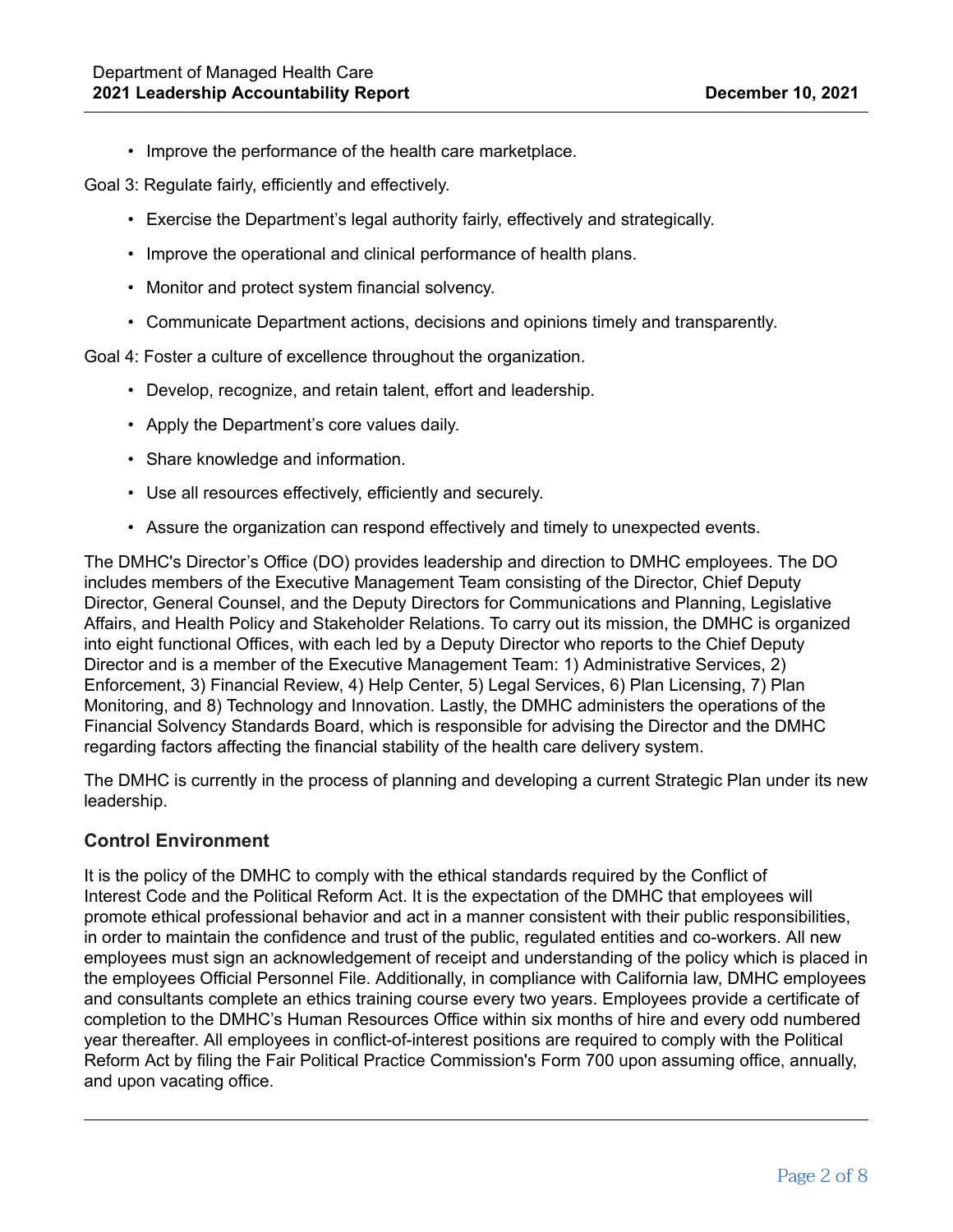As stated above, oversight is provided by the Executive Management Team. One of the Executive Management Team's priorities is to help foster a culture of excellence throughout the Department. To assist in achieving this goal, the DMHC equips managers and supervisors with the necessary tools, training, and resources to succeed. This aligns with DMHC efforts to innovate as a high-performing organization that develops, recognizes, and retains talent, while fostering learning, growth, and performance accountability. The Executive Management Team meets at least weekly to discuss departmental operations, policies, and news, thereby ensuring continuous and uniform oversight of the DMHC. Management-level staff meet monthly and within each of the functional DMHC offices in order to plan operations and execute their office's duties. The DMHC continuously updates its internal policies, procedures, and other manuals or guides in order to ensure all control systems are up-to-date and are capable of guiding DMHC operations at all times.

The DMHC establishes a competent workforce through a thorough recruitment process which begins with clearly delineating staff roles and responsibilities in duty statements. The DMHC enforces the merit-based principle of the civil service by competitively scoring applicants and ensuring an equitable interview process. Every new DMHC employee receives an employee expectation memo on their first day of work which includes information regarding the DMHC's policies, procedures, and performance expectations to ensure and enforce good employee performance. New DMHC employees also attend and participate in a four-hour new employee orientation (NEO) which provides insight into the DMHC, its programs, and the health care industry it regulates. Each hiring manager is responsible for onboarding the new employee by establishing a regular communication schedule and providing the employee with key information including a training plan to ensure proficiency in job tasks and organizational norms, guidelines, policies, and procedures. Managers are also responsible for providing staff regular performance assessments in-person or in writing through job assignments as well as probationary and annual reports. In an effort to sustain and retain employees, the DMHC makes training readily available, provides reasonable accommodations, and rewards staff for their hard work through the Superior Accomplishment, Sustained Superior Accomplishment, and other employee award or recognition programs.

## **Information and Communication**

Effective internal and external communication is crucial to the DMHC's success. Each office within the DMHC has programmatic policies and procedures which can be accessed online on the DMHC's HUB (Sharepoint/Home for Unit Business). To help supplement the programmatic policies and procedures, the DMHC has a guiding Departmental Administrative Manual (DAM), which acts as the foundation for all policies and procedures. The DAM can also be found on the DMHC's HUB.

The DMHC uses the following additional information systems:

- Microsoft Sharepoint Suite– The DMHC has a fully-developed Sharepoint, with each Office having its own Sharepoint HUB, with pages and document libraries set up as needed for each unit or project. The Sharepoint is linked to the DMHC Microsoft Office Suite, thereby ensuring a coordinated teamwork environment across all platforms. In addition to email communications through Microsoft Outlook, the DMHC employs Microsoft Teams as a primary application for instant communications, file sharing, and teleconferencing.
- FI\$Cal California's statewide accounting, budget, cash management and procurement system.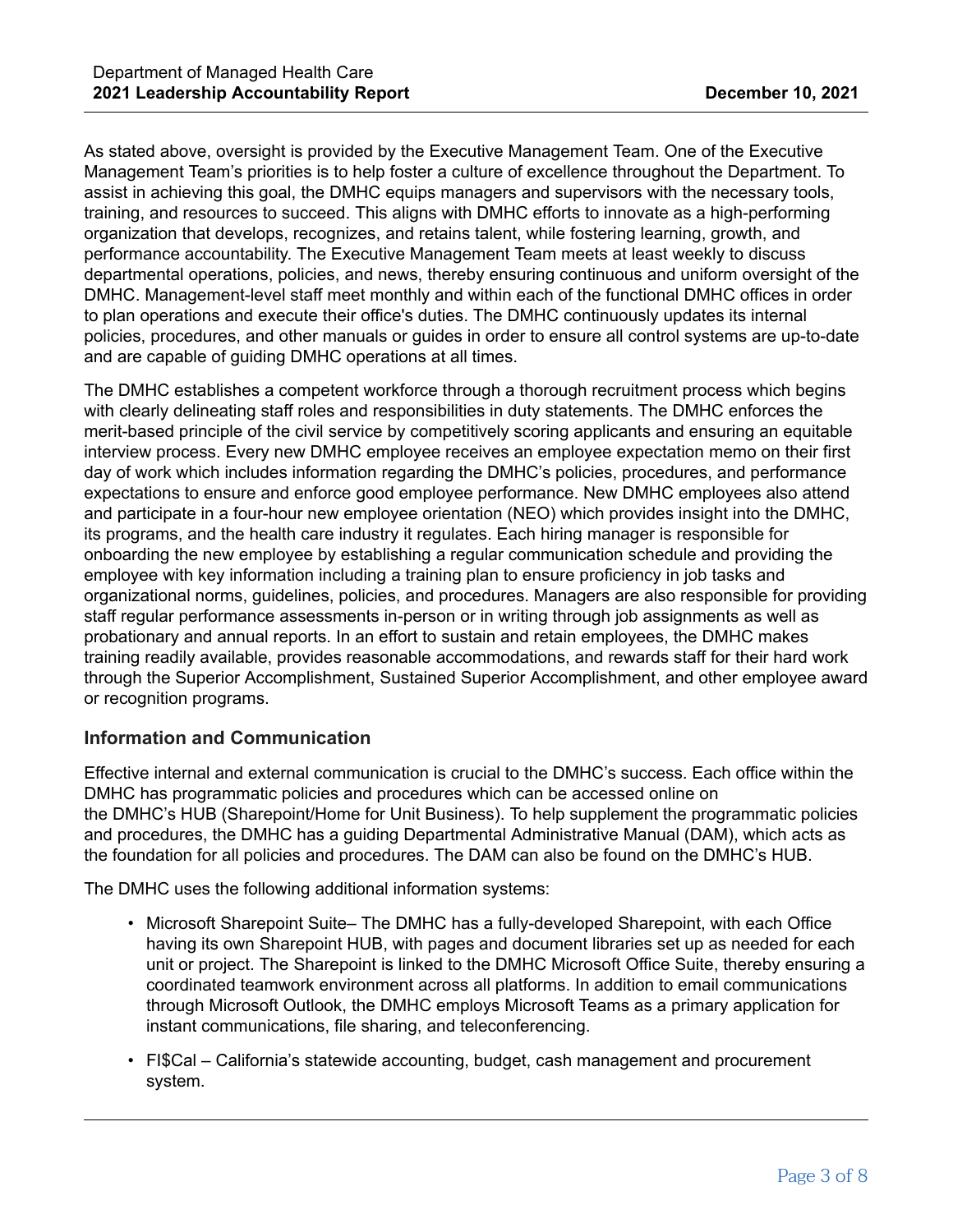- Spotlight All consumer cases handled by the Help Center are recorded in Spotlight which helps inform the DMHC's annual report, surveys, media requests, enforcement actions, as well as identifying trends and much more.
- E-Filing Health plans and health care entities upload and transmit data and/or documents related to the licensing and registration of a plan.
- WASP- An internal workflow system for submitting tickets for requests pertaining to human resources, information technology, and facilities management.

In an effort to communicate the Department's mission, goals, and strategic direction, the DMHC Director and Chief Deputy Director facilitate quarterly all-staff meetings to share both operational and program information as well as discuss issues that impact the Department. Communication within the DMHC is primarily achieved through e-mail, including weekly HUB highlights, as it is the quickest form of communication. Regular on-going updates are also posted on the DMHC's HUB. For issues that require formal written communication, formal memos, policies, and procedures are shared with employees.

External stakeholders receive information regarding the DMHC's objectives through press releases, quarterly stakeholder newsletters, meetings, and social media outreach. The Executive Management Team communicates with health care stakeholders and consumers through speaking engagements and ad hoc meetings throughout the year. The majority of information communicated to external stakeholders is accomplished through the quarterly Health Plan Roundtable and Consumer Advocates meetings. Additionally, the DMHC holds a number of public meetings, including but not limited to the annual meeting on Large Group Aggregate Rates and Prescription Drug Costs, the quarterly Financial Solvency Standards Board meetings, and meetings regarding the implementation of legislation.

The DMHC takes inefficiencies and inappropriate actions very seriously. The first step a DMHC employee can take is to report inefficiencies and/or inappropriate actions to their respective manager. DMHC employees may also contact the appropriate unit within the Workforce Support Division in regard to issues related to Human Resources, Equal Employment Opportunity (EEO), Reasonable Accommodation, and Health and Safety. Employees may file an EEO complaint if they believe their rights protected under state and federal EEO laws and Department policies have been violated. Additionally, external complaints from non-employees and/or employee complaints may be filed directly with the California Department of Fair Employment and Housing and/or the EEO Commission. The DMHC upholds the Political Reform Act and the California Whistleblower Protection Act by encouraging employees to report wrongdoing to the respective oversight entities, the Fair Political Practices Commission, and the California State Auditor.

### **MONITORING**

The information included here discusses the entity-wide, continuous process to ensure internal control systems are working as intended. The role of the executive monitoring sponsor includes facilitating and verifying that the Department of Managed Health Care monitoring practices are implemented and functioning. The responsibilities as the executive monitoring sponsor(s) have been given to: Nichole Eshelman, Deputy Director – Office of Administrative Services .

The Executive Management Team holds weekly meetings to discuss issues and key developments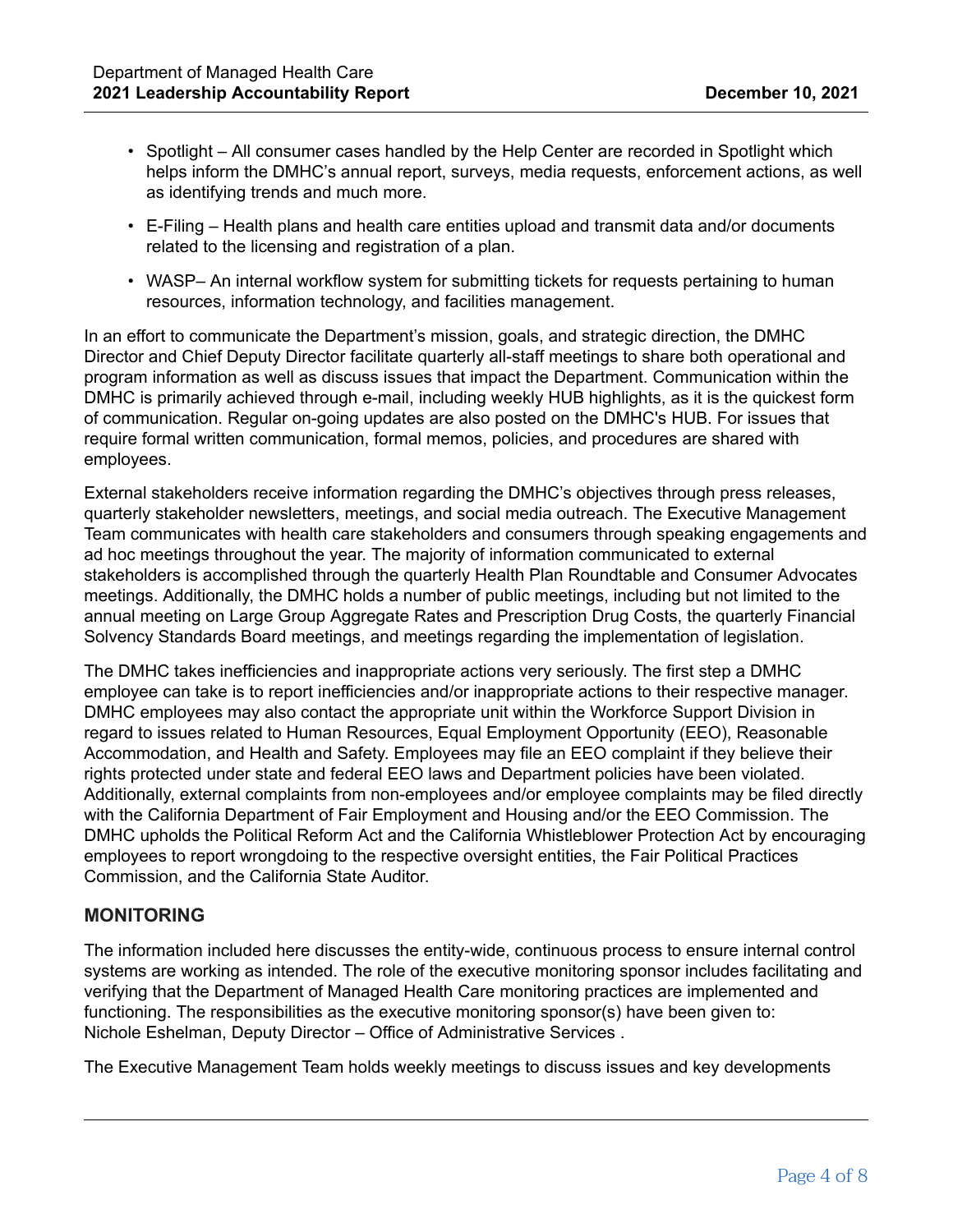within the Department. As internal control issues are identified, they are raised to collectively brainstorm solutions and ensure the impact is fully recognized and mitigated. In addition, the Deputy Directors meet individually with the Director and/or the Chief Deputy Director on a weekly basis, affording additional opportunities to elevate internal control issues. The DMHC also holds monthly meetings with management at the Staff Services Manager I (or equivalent) level and above to share information as well as address risks, issues, and concerns.

Lastly, on a bi-monthly basis, the State Leadership Accountability Act Coordinator solicits updates regarding the status of each risk to evaluate the progress of implementation plans. The DMHC is committed to working as efficiently and effectively as possible. Any deficiencies identified during the monitoring process will be immediately addressed and an action plan put in place to mitigate the deficiency. When deficiencies are identified, a subject matter expert (SME) team evaluates the internal control weakness and provides management with alternatives and a recommendation for how to mitigate the risk. Depending on the level of risk, some issues may elevate to the Executive Management Team for discussion and input. The SMEs implement management's preferred strategy, as feasible, depending on the complexity of the issue. Progress is monitored through updates to the Executive Management Team.

# **RISK ASSESSMENT PROCESS**

The following personnel were involved in the Department of Managed Health Care risk assessment process: executive management, middle management, front line management, and staff.

The following methods were used to identify risks: brainstorming meetings, employee engagement surveys, ongoing monitoring activities, audit/review results, other/prior risk assessments, questionnaires, consideration of potential fraud, and performance metrics.

The following criteria were used to rank risks: likelihood of occurrence, potential impact to mission/ goals/objectives, timing of potential event, potential impact of remediation efforts, and tolerance level for the type of risk.

## **RISKS AND CONTROLS**

### **Risk: Business and Process Functionality Issues**

The DMHC has experienced challenges in ensuring full functionality of the Financial Information System for California (FI\$Cal), especially in the areas of financial management/reporting and the procurement/contracts system.

## **Control: Fill Operational Deficiencies by Employing Legacy Systems and Methods**

The DMHC employs legacy systems to fill operational deficiencies present within FI\$Cal and spreadsheets are utilized to track and report accurate expenditure, encumbrance, and projection data. This approach has been implemented for all active FI\$Cal users, and is used to report information to program areas, the Department of Finance, and the State Controller's Office. Additionally, the DMHC elevates issues to FI\$Cal staff, including requests for technical assistance. The DMHC ensures that all employees who use FI\$Cal are enrolled in trainings in order to stay up to date on the system's changes. Lastly, the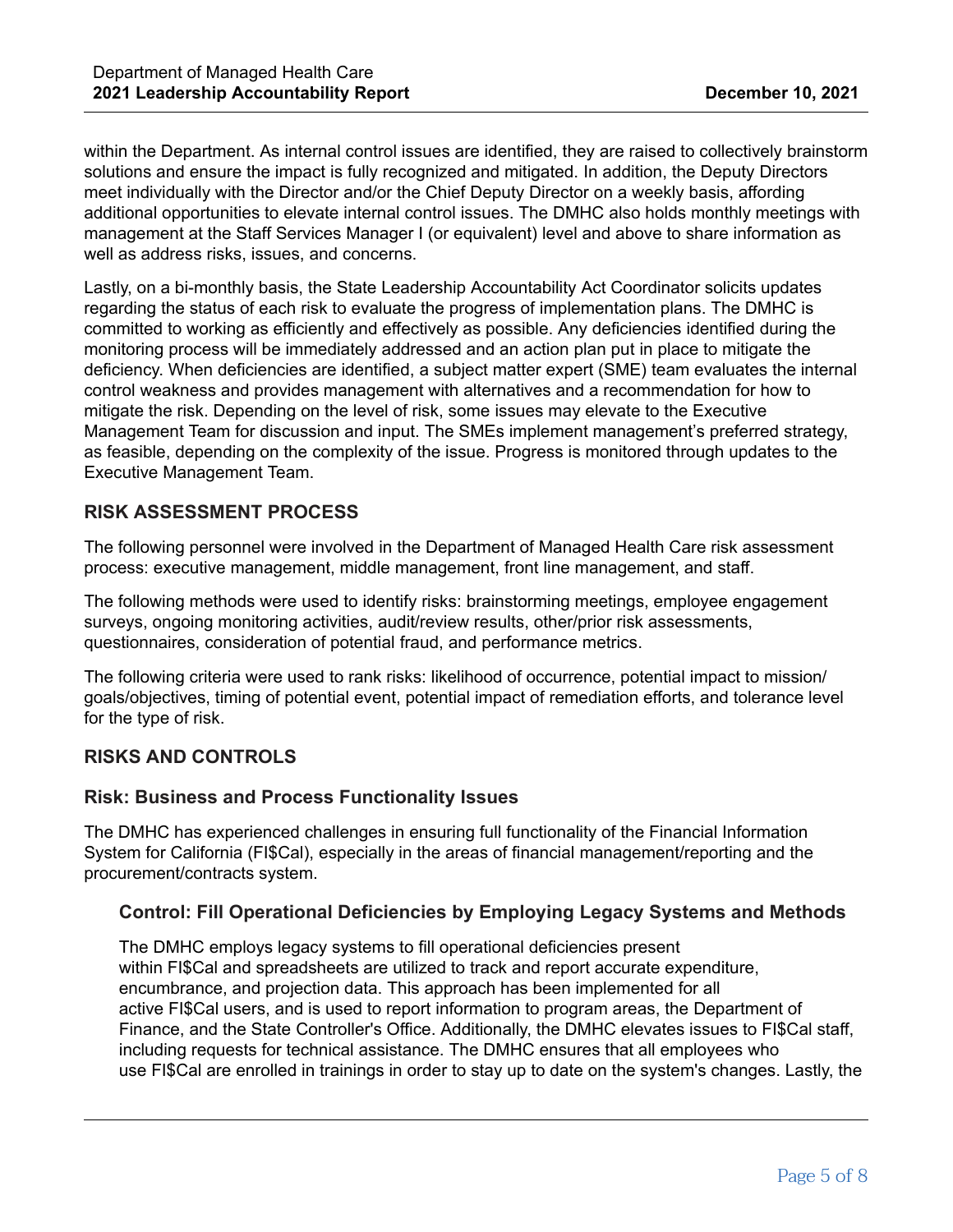DMHC continuously reviews all workflow processes for continual improvement. Through all these methods, the DMHC ensures that critical data is not absent or inaccurate in final reports, and that all DMHC employees that use FI\$Cal become experts on FI\$Cal's processes.

### **Control: Research and Implement a FI\$CAL Automation Process**

The DMHC will begin researching information technology systems that are capable of interfacing with FI\$Cal for the purposes of automating various processes. This will enable accurate tracking and reporting of fiscal information and will remove the extensive use of staff time that is dedicated to employing legacy systems and methods (e.g., tracking data through manual spreadsheet updating).

## **Risk: Workforce Recruitment and Retention Issues**

The DMHC, like all State agencies, is facing challenges in filling vacancies and retaining highly qualified staff due to the complex workloads or inability to find promotional advancement within the Department. In addition, the State's lengthy and complicated hiring practices and compensation can make it difficult for the DMHC to hire or retain personnel in certain classifications.

## **Control: Ensuring Holistic Approaches to Recruitment**

The DMHC will continue ensuring a high-quality and holistic recruitment process, beginning with certifying that all aspects of a position advertisement adhere to best practices. This includes making sure that duty statements capture the totality of a position's duties, that the job bulletin accurately summarizes the position's duties, and that the application/candidate scoring process adheres to the merit-based principle of the civil service system. Continuously, the DMHC will advance its mass marketing for job openings by ensuring that all position advertisements are shared on social media sites, newsletters, and interdepartmental communications/forums. The DMHC's commitment to the Gubernatorial Administration's plan of having a state workforce that is engaged in telework for at least seventy-five percent of all personnel hours will be highlighted in recruitment efforts as this may make the department more appealing to candidates.

## **Control: Teambuilding and Succession Planning in a Remote Working Environment**

The DMHC places continued emphasis on succession planning activities, trainings, and team building exercises for staff in order to mitigate workforce loss. This includes ensuring a friendly, team-orientated work environment, and enforcing all applicable EEO and reasonable accommodation policies. The DMHC monitors the workload of its employees via spreadsheet tracking and other analytical tools to ensure an equitable workload across each unit. In regard to the remote workforce plan, the DMHC implemented various staff trainings in order to ensure that all employees engaged in telework are well-equipped and knowledgeable in the various programs necessary to effectuate an efficient teleworking environment. Additionally, managers have been given more training on supervising a remote workforce, including suggested tools and activities to ensure team cohesiveness. In February 2022, the DMHC will implement its long-term teleworking plan and will also develop new policies and expectations for the recruitment for fulltime telework positions on a statewide basis.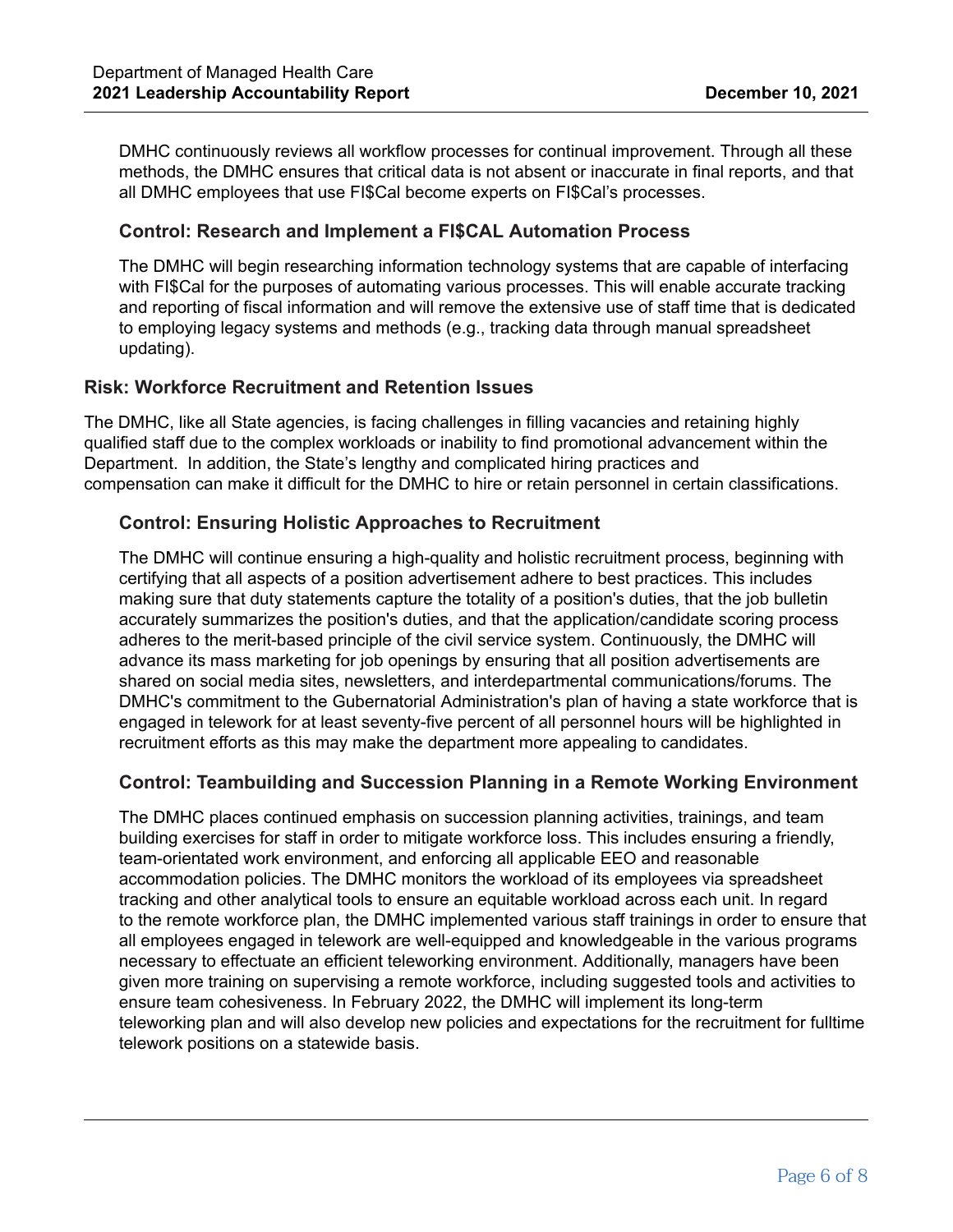## **Control: Human Resources Program Development**

The DMHC is analyzing potential staffing and resource needs within the Workforce Support Division (WSD) of the Office of Administrative Services. The WSD provides the full spectrum of human resources functions to the department, including but not limited to classification and pay, examinations and appointments, payroll and benefits, performance management, labor relations, equal employment opportunity, reasonable accommodation, health and safety, and training and development. As the Department has expanded, the DMHC recognizes that the human resources teams may need to expand as well in order to continue to provide a proficient level of support to the workforce.

## **Risk: Dynamic Nature of Laws and Regulations**

The dynamic nature of changing laws, regulations, and administrative actions may cause multiple interpretations of the DMHC's jurisdiction or appropriate response in regard to the health care delivery system. This could lead to a decrease in efficiency for the DMHC's mission of protecting consumers' health care rights and ensuring a stable health care delivery system.

### **Control: Continuous Communication**

The DMHC continuously invites public participation in rulemaking procedures and hosts multiple meetings with stakeholders in order to stay informed about varying stakeholder's interpretations of laws and regulations. The legislative affairs unit continues to track and analyze pending legislation, while the Office of Administrative Services is responsible for tracking the impact of new laws and regulations via manual entry into spreadsheets. These updates are then shared with staff, supervisors, and the Executive Management Team, thereby allowing the DMHC to take appropriate responsive actions such as bringing enforcement action against health plans for violations of new or existing laws.

### **Control: Knowledge Management System**

In January 2022, the Office of Administrative Services will develop and pilot a Knowledge Management System (KMS) which will help automate and streamline the currently manual process of tracking the impact of new laws and regulations. This will allow for greater efficiency in the process of collecting and distributing information so that the DMHC may respond to dynamic changes in laws and regulations with greater speed and efficacy. The implementation of the KMS is projected to take one calendar year.

### **Risk: Legacy Information Technology Systems**

The DMHC relies on legacy information technology (IT) systems, such as the Procurement Tracking System (PTS) and the Request for Personnel Action (RPA) System, that are not compatible with ongoing software changes and also do not meet current operational needs. Continuously, the personnel hours required to update these systems and provide technical support to regular users is intensive.

### **Control: Continuous Communication**

The DMHC's multiple IT systems contain fields that should remain consistent throughout the entire